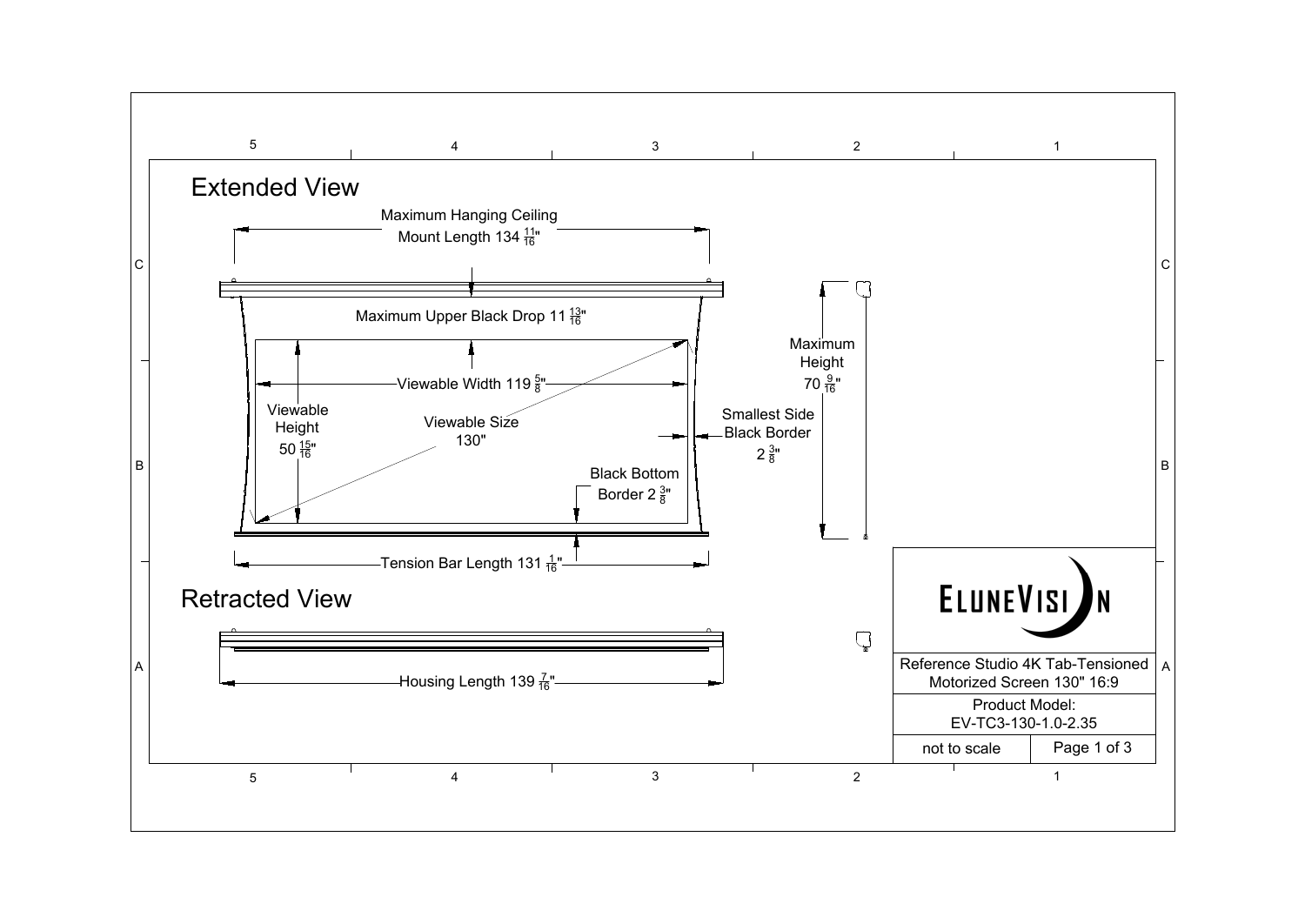

## Left Side of Housing

 $\mathbb{R}$ 



Learn Key Wall Control Port Wired Trigger Port

## $\frac{4}{3}$  and  $\frac{2}{1}$ Mounting Bracket Holes for ceiling mount Lip that latches onto housing ELUNEVISI Reference Studio 4K Tab-Tensioned | A | Motorized Screen 130" 2.35:1 Product Model: EV-TC3-130-1.0-2.35 not to scale Page 2 of 3  $\frac{4}{3}$  and  $\frac{2}{1}$